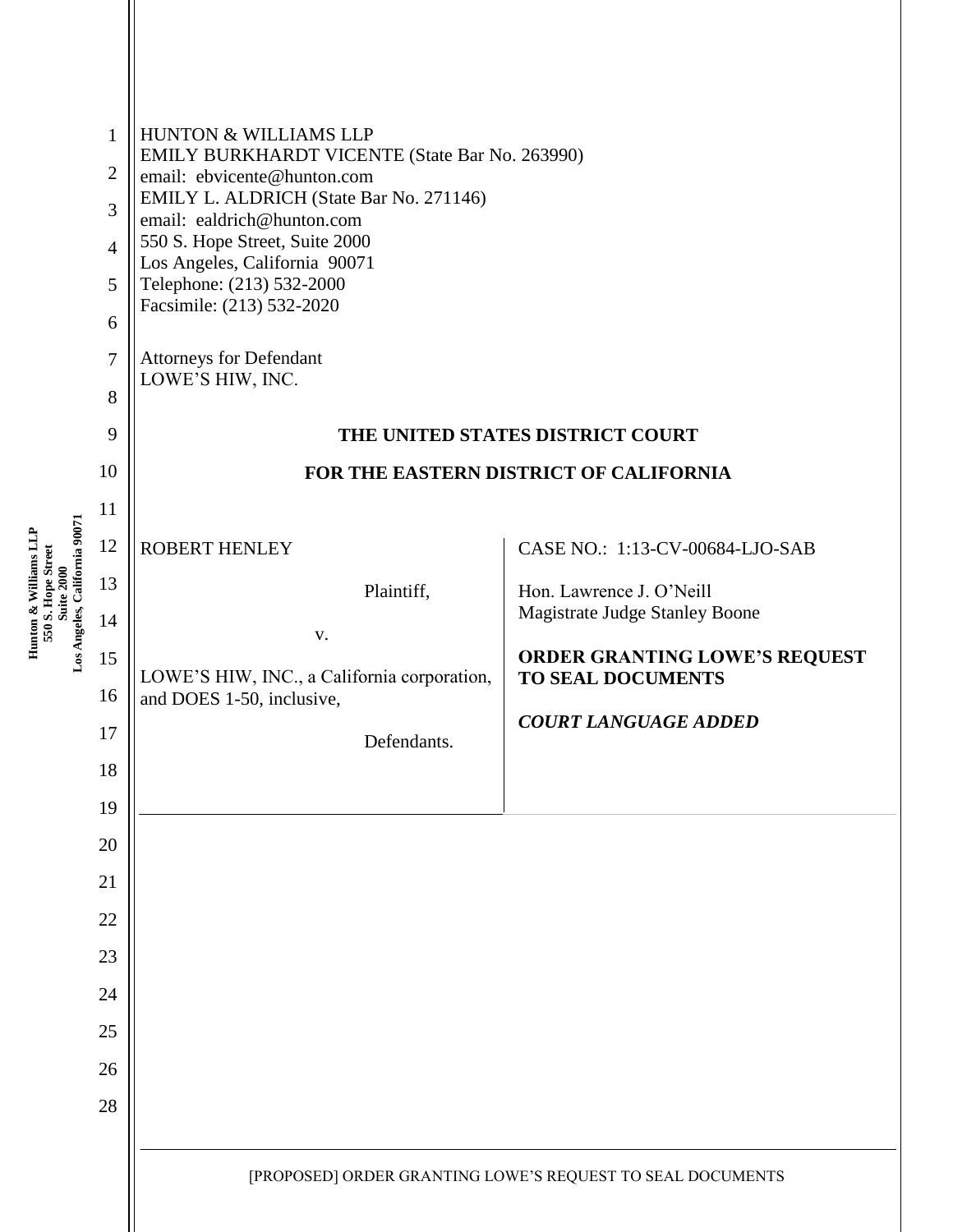| $\mathbf{1}$                                                                               |                  | <b>ORDER</b>                                                                                  |  |  |
|--------------------------------------------------------------------------------------------|------------------|-----------------------------------------------------------------------------------------------|--|--|
|                                                                                            | $\overline{2}$   | Pursuant to Federal Rule of Civil Procedure 5.2, Eastern District Rule 141, and the parties'  |  |  |
|                                                                                            | $\mathfrak{Z}$   | Stipulated Protective Order, and GOOD CAUSE APPEARING THEREFOR, the Court hereby              |  |  |
|                                                                                            | $\overline{4}$   | GRANTS Defendant Lowe's, HIW, Inc.'s Request to Seal Documents, and ORDERS the sealing of the |  |  |
|                                                                                            | 5                | requested documents.                                                                          |  |  |
|                                                                                            | 6                | This Court FURTHER ORDERS defendant Lowe's, no later than February 7, 2014, to                |  |  |
|                                                                                            | $\boldsymbol{7}$ | submit to the Court unredacted documents filed under seal.                                    |  |  |
|                                                                                            | 8                |                                                                                               |  |  |
|                                                                                            | 9                | IT IS SO ORDERED.                                                                             |  |  |
|                                                                                            | 10               | /s/ Lawrence J. O'Neill<br>Dated: February 6, 2014<br>UNITED STATES DISTRICT JUDGE            |  |  |
|                                                                                            | 11               |                                                                                               |  |  |
|                                                                                            | 12               |                                                                                               |  |  |
| Hunton & Williams LLP<br>550 S. Hope Street<br>Suite 2000<br>Los Angeles, California 90071 | 13               |                                                                                               |  |  |
|                                                                                            | 14               |                                                                                               |  |  |
|                                                                                            | 15               |                                                                                               |  |  |
|                                                                                            | 16               |                                                                                               |  |  |
|                                                                                            | 17               |                                                                                               |  |  |
|                                                                                            | 18               |                                                                                               |  |  |
|                                                                                            | 19               |                                                                                               |  |  |
|                                                                                            | 20               |                                                                                               |  |  |
|                                                                                            | 21               |                                                                                               |  |  |
|                                                                                            | 22               |                                                                                               |  |  |
|                                                                                            | 23               |                                                                                               |  |  |
|                                                                                            | 24               |                                                                                               |  |  |
|                                                                                            | 25               |                                                                                               |  |  |
|                                                                                            | 26               |                                                                                               |  |  |
|                                                                                            | $28\,$           |                                                                                               |  |  |
|                                                                                            |                  | 1<br>[PROPOSED] ORDER GRANTING LOWE'S REQUEST TO SEAL                                         |  |  |
|                                                                                            |                  |                                                                                               |  |  |